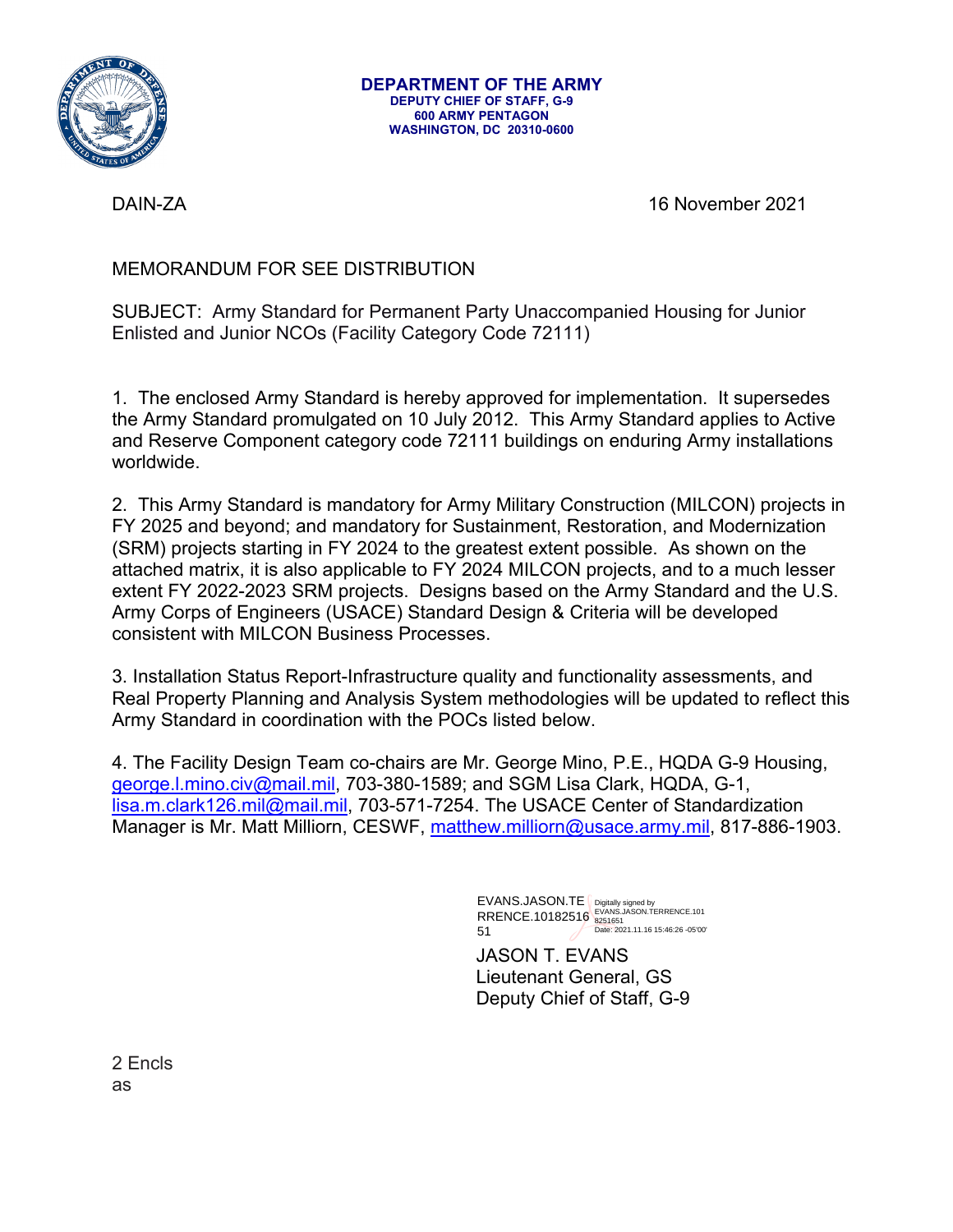## DAIN-ZA

SUBJECT: Army Standard for Permanent Party Unaccompanied Housing for Junior Enlisted and Junior NCOs (Facility Category Code 72111)

## DISTRIBUTION:

Principal Officials of Headquarters, Department of the Army Commander

- U.S. Army Forces Command
- U.S. Army Training and Doctrine Command
- U.S. Army Materiel Command
- U.S. Army Futures Command
- U.S. Army Pacific
- U.S. Army Europe and Africa
- U.S. Army Central
- U.S. Army North
- U.S. Army South
- U.S. Army Southern European Task Force, Africa

U.S. Army Special Operations Command

Military Surface Deployment and Distribution Command

- U.S. Army Space and Missile Defense Command/Army Strategic Command
- U.S. Army Cyber Command
- U.S. Army Medical Command
- U.S. Army Intelligence and Security Command
- U.S. Army Criminal Investigation Command
- U.S. Army Corps of Engineers
- U.S. Army Military District of Washington
- U.S. Army Test and Evaluation Command
- U.S. Army Installation Management Command
- U.S. Army Human Resources Command
- U.S. Army Financial Management Command
- U.S. Army Marketing and Engagement Brigade

Superintendent, United States Military Academy Director, U.S. Army Acquisition Support Center

CF:

Director, Army National Guard Chief, Army Reserves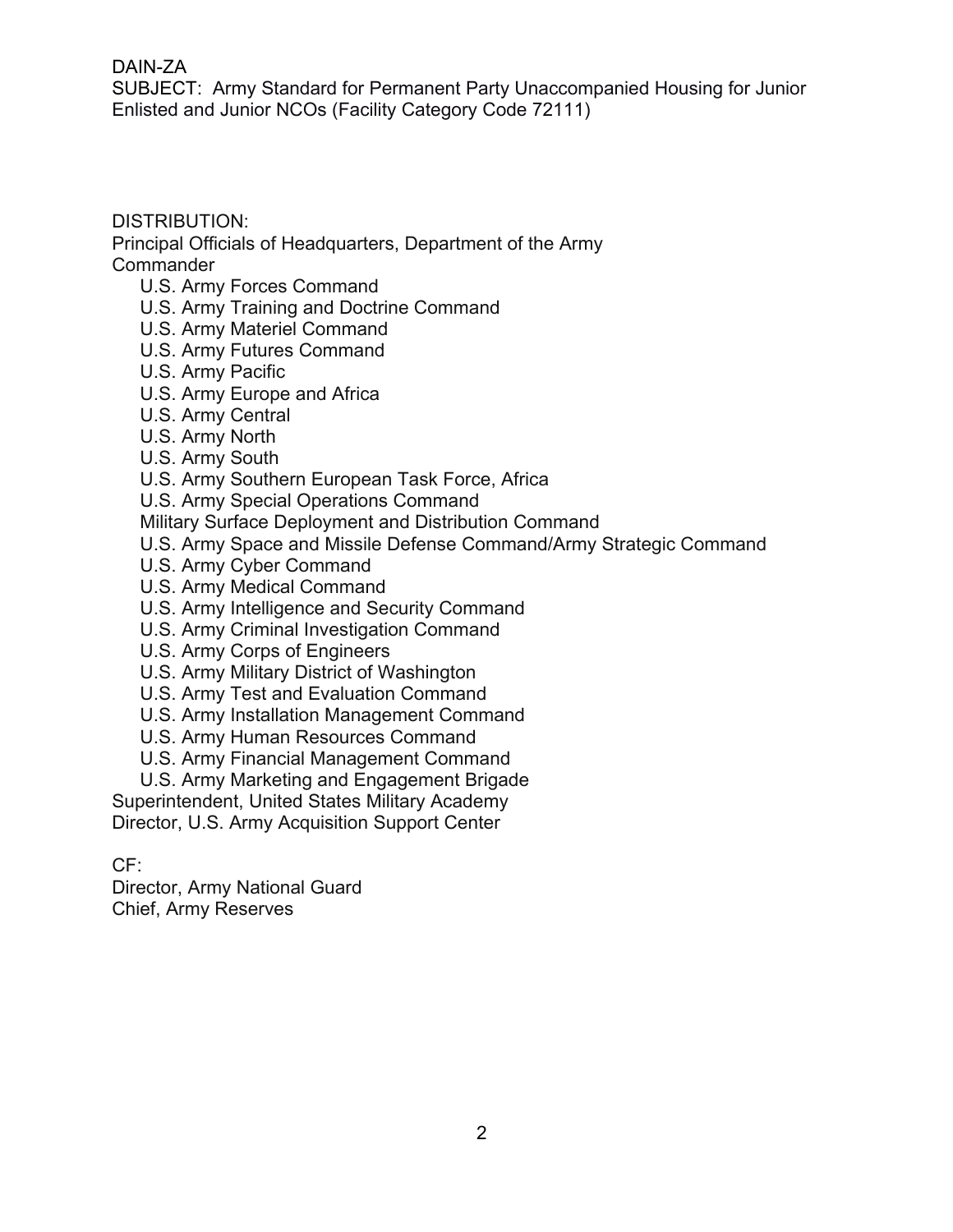**The Army Standard for Permanent Party Unaccompanied Housing for Junior Enlisted and Junior Non-Commissioned Officers (PP UH Jr Enl Jr NCO), Real Property Category Code (CATCD) 72111** 

### **Description**

A building or portion thereof to house unaccompanied, permanent party service members at their home station. This category code is for junior enlisted personnel (E1-E4) and junior NCOs (E5 in U.S. and E5-E6 outside U.S.). Additionally, it can be used for UH for PCS students in long-term training, e.g., Defense Language Institute at Presidio of Monterey. Army civilians in equivalent grades can be housed in this UH category code.

## **Intent**

This Army Standard is intended to mainly convey broad functional requirements necessary to produce designs that support the Army's vision for home station housing for E1-E6 Soldiers without dependents. The goal is for UH to provide the building and site features that enhance resilience, readiness, quality of life, and behavioral & social health (BSH) by encouraging socialization. More specific functional scoping details and unique engineering/technical requirements will be provided after completion of the Standard Design drawings and criteria, which are under development.

## **Applicability**

- This Army Standard applies to Active and Reserve Component CATCD 72111 UH on enduring Army Installations worldwide.
- This Army Standard does not apply to cadet UH.
- This Army Standard in whole is mandatory for all MILCON-funded new construction projects starting in FY 2025.
- Effective FY 2024, this Army Standard is mandatory, to the greatest extent possible, for SRM-funded projects over \$7.5M, or projects between \$2M and \$7.5M which cost more than 50% of the replacement value. If complying with this Army Standard is not possible, the project shall comply with the superseded 2012 Army Standard to the greatest extent possible. Note that "possible" relates to engineering feasibility and affordability for a particular project.
- Phase-in requirements for FY 2024 MILCON-funded and FY 2022-2023 SRM-funded projects are described in the attachment (Implementation of Proposed Standard Features).
- Per HQDA EXORD 273-20, 10-Year Facility Investment Planning, 200225Z Nov 2020, section 3.C.6, USACE is tasked with enforcing use of Army Standards and Standard Designs. Accordingly, all projects for which this Army Standard is applicable must have their designs reviewed by the USACE Center of Standardization (COS) for CATCD 72111, Fort Worth District. This applies to both MILCON and SRM-funded projects (all COMPOS), regardless of the design and construction agent.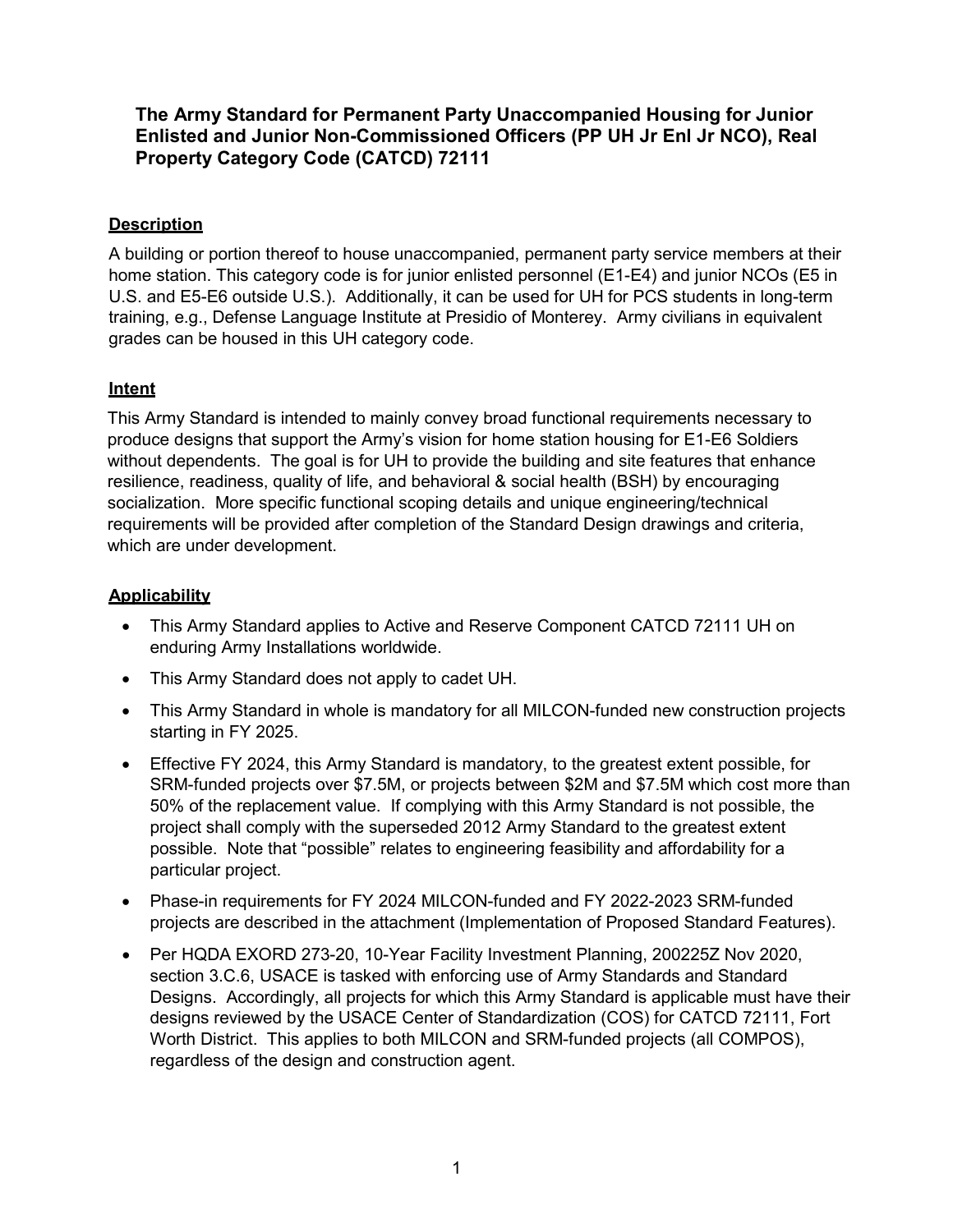#### **Standard Designs**

The objective is to provide the necessary standard designs for new projects that fulfill the intent of the Army Standard in a manner that optimizes life-cycle cost, BSH, maintainability, and sustainability. Accordingly, different standard designs will need to be developed to achieve these objectives for the MCA and SRM projects in the FIP, taking into consideration differences in factors such as scope, climate, size of the site (lower density can enhance BSH), and different building types (SRM projects).

#### **Compliance**

The USACE CATCD 72111 COS provides the first line technical compliance review. The CATCD 72111 Facilities Design Team (FDT) in conjunction with the COS will resolve any issues where there may be conflicting, unclear, or no compliance measurement threshold. Resolution may require guidance from the Facility Design Group, or amendment of the Army Standard. The Army Standard is not intended to provide compliance criteria detailed in references, regulations, industry standards, or the Standard Design.

#### **Waivers**

- Approval exceptions and waivers from Army Standards must be requested in accordance with AR 420-1. As the proponents for CATCD 72111 UH, ODCS G1 and G9 must validate and concur with the request. Accordingly, advance coordination with G9 is recommended.
- All waiver requests to this Army Standard require a COS Position Statement prior to submission by the Garrison Commander.
- Garrison Army Standard waiver request submissions must be received in sufficient time to allow the CATCD 72111 FDT to complete review and development of recommendations or courses of action for the Army Facilities Standardization Committee to consider prior to implementation into project design. All waivers approved shall be documented in installation master plans and, as applicable, serve as the installation's modified standards for the facility type and unit type affected.
- Army Standard area limits for gross building area and individual spaces can be increased by up to 5% by the design team (in coordination with the FDT) to address urgent functional, technical, environmental, or site issues.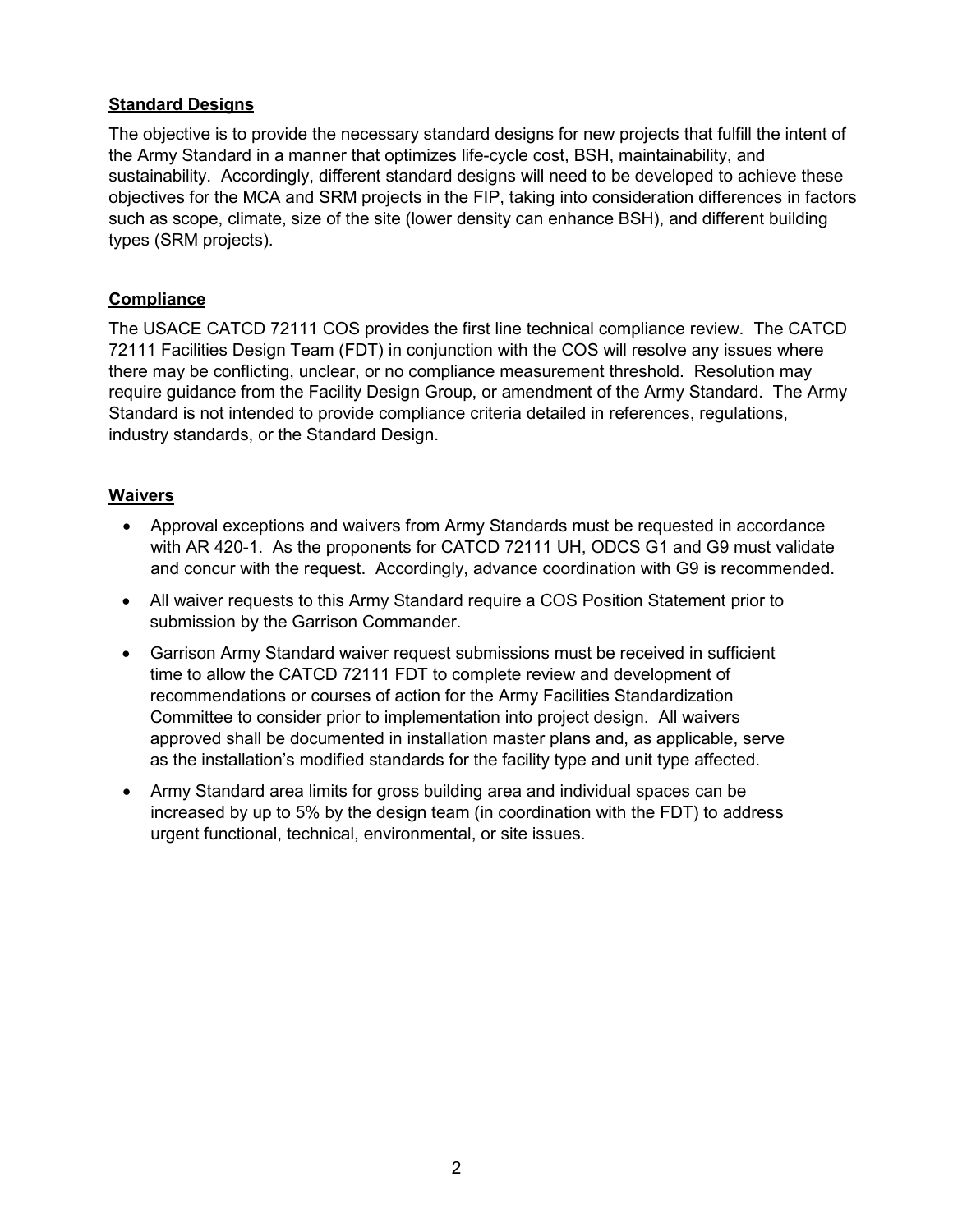# **THE ARMY STANDARD FOR CATCD 72111 UNACCOMPANIED HOUSING**

| <b>ITEM</b>                                     | <b>MANDATORY CRITERIA</b>                                                                                                                                                                                                                                                                               |  |  |  |  |  |  |  |
|-------------------------------------------------|---------------------------------------------------------------------------------------------------------------------------------------------------------------------------------------------------------------------------------------------------------------------------------------------------------|--|--|--|--|--|--|--|
| Configuration and<br><b>Exterior Appearance</b> | Depending on the site, building configurations may vary such as<br>high-rise, mid-rise, low-rise, or garden-style apartment (central<br>stairwell) configurations. Corridors can be double-loaded interior<br>or single loaded exterior corridor. Bedroom windows cannot face<br>corridors or landings. |  |  |  |  |  |  |  |
| <b>Technical Design</b><br>Criteria & Standards | Use appropriate methods and materials for occupancy to optimize<br>life-cycle cost and maintainability. Modular construction is<br>prohibited.                                                                                                                                                          |  |  |  |  |  |  |  |
| <b>Building Gross Area</b>                      | See attached table, Implementation of Proposed Standard<br>Features                                                                                                                                                                                                                                     |  |  |  |  |  |  |  |
| Module E1-E4                                    | 4-private bedrooms, 2-bathrooms, living room, kitchen, and clothes<br>washer & dryer                                                                                                                                                                                                                    |  |  |  |  |  |  |  |
| Module E5-E6                                    | 2-private bedrooms, 1-shared bathroom, living room, kitchen, and<br>clothes washer & dryer                                                                                                                                                                                                              |  |  |  |  |  |  |  |
| <b>Bedroom Area</b>                             | 140 usable NSF which does not include entrance foyer; door swing<br>areas are not excluded                                                                                                                                                                                                              |  |  |  |  |  |  |  |
| <b>Bedroom Closet Area</b>                      | 32 NSF minimum                                                                                                                                                                                                                                                                                          |  |  |  |  |  |  |  |
| Living Room                                     | Details will be established after completion of the Standard<br>Designs, which are under development.                                                                                                                                                                                                   |  |  |  |  |  |  |  |
| Kitchen                                         | 4-element induction cooktop; range hood; convection microwave<br>oven located on counter or shelf (not built-in above cooktop);<br>refrigerator; sink; counters; and cabinets                                                                                                                           |  |  |  |  |  |  |  |
| <b>Clothes Washer</b><br>and Dryer              | Full size units, side by side, in every module. Provide at least one<br>washer and one dryer near CQ desk for use by residents when<br>module washer and/or dryer is not operational.                                                                                                                   |  |  |  |  |  |  |  |
| CQ Desk and Lobby                               | Entrance lobby with visitor waiting area; charge-of-quarters (CQ)<br>station/desk; accessible bathroom                                                                                                                                                                                                  |  |  |  |  |  |  |  |
| Dayroom                                         | Locate near CQ desk for monitoring. Include lounge and gaming<br>areas/rooms. Details will be established after completion of the<br>Standard Designs, which are under development.                                                                                                                     |  |  |  |  |  |  |  |
| <b>Fitness Room</b>                             | Locate near CQ desk for monitoring. Similar to fitness rooms in<br>hotels. Details will be established after completion of the Standard<br>Designs, which are under development.                                                                                                                        |  |  |  |  |  |  |  |
| Vending                                         | Locate near CQ desk for monitoring.                                                                                                                                                                                                                                                                     |  |  |  |  |  |  |  |
| Boot Wash & TA-50<br><b>Equipment Cleaning</b>  | Can include interior and/or exterior cleaning stations.                                                                                                                                                                                                                                                 |  |  |  |  |  |  |  |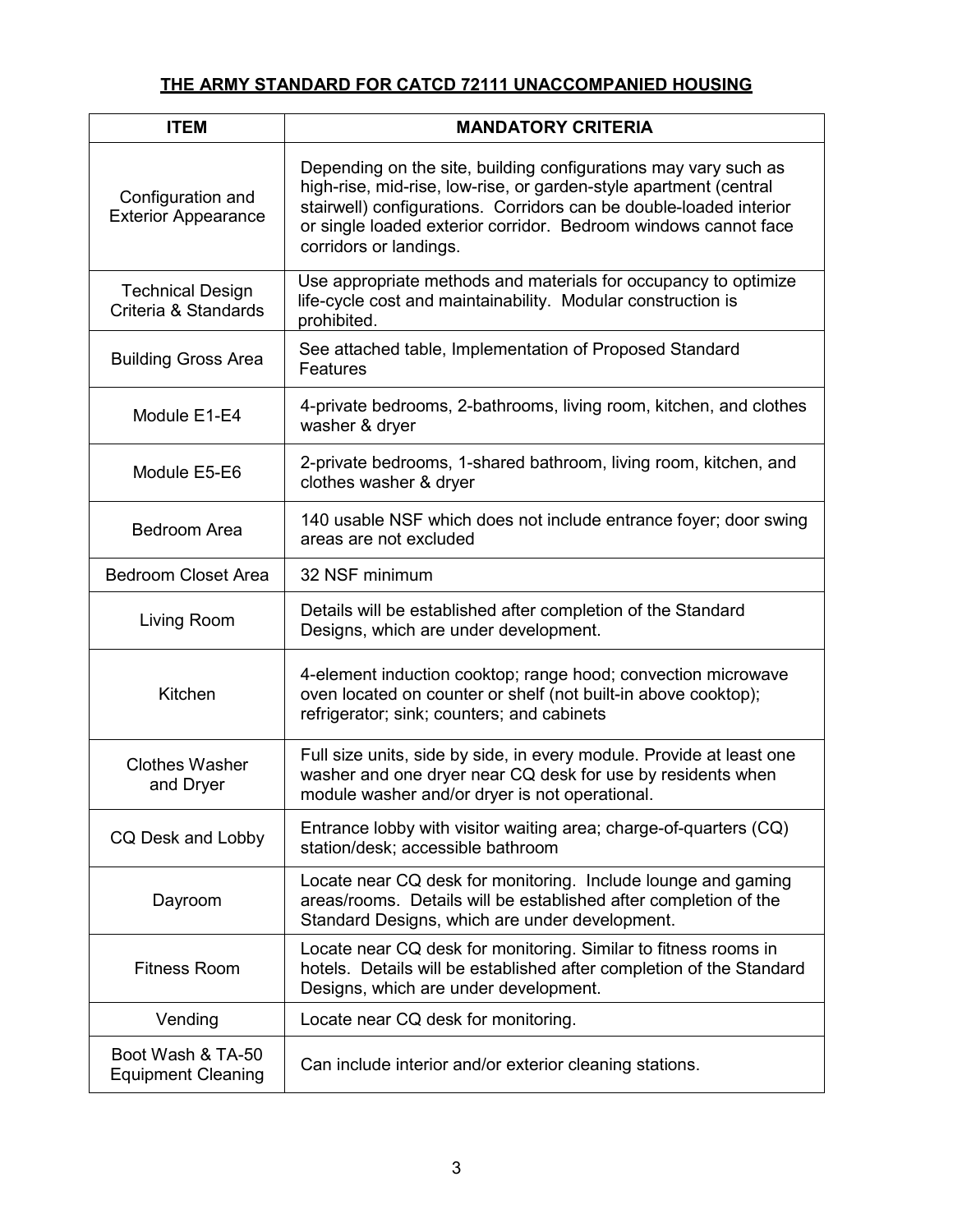| <b>Implementation of Revised Standard Features FY21-25</b>                                                                                                                                                                                                                                                                                                                 |                                                                        |                   |            |                                                         |                                                  |                                          |             |                        |            |                                                   |                  |  |
|----------------------------------------------------------------------------------------------------------------------------------------------------------------------------------------------------------------------------------------------------------------------------------------------------------------------------------------------------------------------------|------------------------------------------------------------------------|-------------------|------------|---------------------------------------------------------|--------------------------------------------------|------------------------------------------|-------------|------------------------|------------|---------------------------------------------------|------------------|--|
| No.                                                                                                                                                                                                                                                                                                                                                                        | <b>REVISED STANDARD FEATURES</b><br>CATCD 72111 PERM PARTY UH E1-E6    | Document Impacted | Originator | MCA FY21 UFR<br>Wainwright 59982                        | MCA FY22 PB Meade 87647<br>MCA FY24 Natick 88781 | See Note 1 for projects<br>MCA FY22 UFRS | R&M FY22-23 | MCA FY23<br>JBLM 97456 | R&M FY24+  | for projects<br>MCA FY24<br>Note 2 for pro<br>See | <b>MCA FY25+</b> |  |
| $\mathbf 1$                                                                                                                                                                                                                                                                                                                                                                | Reconfigure bedroom to provide Army Standard (AS) required 140 SF      | <b>SD</b>         | <b>FDT</b> | Yes                                                     | Yes                                              | Yes                                      | <b>TBD</b>  | Yes                    | <b>TBD</b> | Yes                                               | Yes              |  |
| $\overline{2}$                                                                                                                                                                                                                                                                                                                                                             | Exceed GSF/bedroom in 2012 AS (1-3 floors 375 GSF, 4+ floors 395 GSF)  | AS                | <b>FDT</b> | Note3                                                   | Note4                                            | Note <sub>5</sub>                        | N/A         | Note6                  | N/A        | Note7                                             | Note8            |  |
| 3                                                                                                                                                                                                                                                                                                                                                                          | 4-bed, 2-bath module with living room and kitchen (E1-E4)              | <b>AS</b>         | <b>SMA</b> | <b>No</b>                                               | No                                               | Yes                                      | No          | No                     | <b>TBD</b> | Yes                                               | Yes              |  |
| $\overline{\mathbf{4}}$                                                                                                                                                                                                                                                                                                                                                    | 2-bed, 1-bath module with living room and kitchen (E5-E6)              | <b>AS</b>         | <b>FDT</b> | No                                                      | No                                               | Yes                                      | No          | No                     | <b>TBD</b> | Yes                                               | Yes              |  |
| 5                                                                                                                                                                                                                                                                                                                                                                          | Replace communal laundries with washers & dryers in modules            | AS                | <b>SMA</b> | <b>No</b>                                               | No                                               | Yes                                      | No.         | No                     | <b>TBD</b> | Yes                                               | Yes              |  |
| $\,6$                                                                                                                                                                                                                                                                                                                                                                      | Enhanced dayroom and interior socialization areas                      | AS                | <b>SMA</b> | Yes                                                     | No                                               | Yes                                      | No          | No                     | <b>TBD</b> | Yes                                               | Yes              |  |
| $\overline{7}$                                                                                                                                                                                                                                                                                                                                                             | Fitness room                                                           | AS                | <b>SMA</b> | Yes                                                     | <b>No</b>                                        | Yes                                      | No          | No                     | <b>TBD</b> | Yes                                               | Yes              |  |
| 8                                                                                                                                                                                                                                                                                                                                                                          | Expanded food vending area (with self-service kiosk)                   | <b>AS</b>         | <b>SMA</b> | Yes                                                     | No                                               | Yes                                      | No          | No                     | <b>TBD</b> | Yes                                               | Yes              |  |
| $\boldsymbol{9}$                                                                                                                                                                                                                                                                                                                                                           | Relocate microwave oven from above cooktop to counter or shelf         | <b>SD</b>         | <b>FDT</b> | Yes                                                     | Yes                                              | Yes                                      | Yes         | Yes                    | Yes        | Yes                                               | Yes              |  |
| 10                                                                                                                                                                                                                                                                                                                                                                         | Induction cooktop; shower and kitchen sink spray nozzles with hoses    | <b>SD</b>         | <b>FDT</b> | Yes                                                     | Yes                                              | Yes                                      | Yes         | Yes                    | Yes        | Yes                                               | Yes              |  |
| 11                                                                                                                                                                                                                                                                                                                                                                         | Intelligent smoke detectors; recessed sprinklers; bottle fillers; LEDs | <b>SD</b>         | <b>SBI</b> | Yes                                                     | Yes                                              | Yes                                      | Yes         | Yes                    | Yes        | Yes                                               | Yes              |  |
| 12                                                                                                                                                                                                                                                                                                                                                                         | Security cameras (need to resolve sustainment funding and cyber)       | <b>AS</b>         | <b>SBI</b> | Awaiting recommendations from Smart Barracks Initiative |                                                  |                                          |             |                        |            |                                                   |                  |  |
| 13                                                                                                                                                                                                                                                                                                                                                                         | Room card keys to access elevators & stairs (cost and cyber)           | AS                | <b>SBI</b> | at Benning conducted by AMC and CEHNC                   |                                                  |                                          |             |                        |            |                                                   |                  |  |
| 14                                                                                                                                                                                                                                                                                                                                                                         | Replace kitchens in modules with communal kitchens (QOL rollback)      | <b>AS</b>         | <b>FDT</b> | Not endorsed by SMA at 21 May brief                     |                                                  |                                          |             |                        |            |                                                   |                  |  |
| <b>LEGEND &amp; NOTES</b>                                                                                                                                                                                                                                                                                                                                                  |                                                                        |                   |            |                                                         |                                                  |                                          |             |                        |            |                                                   |                  |  |
| GENERAL: All FY24 and prior MILCON projects are required to meet the new standards unless they are at 35% design or more. However, if a project is deferred to<br>FY25 or beyond, the project will be reevaluated to determine the appropriate design standard. Note that project FYs are subject to change due to Congressional,<br>budgetary, and programming decisions. |                                                                        |                   |            |                                                         |                                                  |                                          |             |                        |            |                                                   |                  |  |
|                                                                                                                                                                                                                                                                                                                                                                            | Document Impacted: AS - Army Standard; SD - Standard Design            |                   |            |                                                         |                                                  |                                          |             |                        |            |                                                   |                  |  |
| Originator: SMA - Sergeant Major of the Army; FDT - UH Facility Design Team;<br><b>SBI</b> - Smart Barracks Initiative                                                                                                                                                                                                                                                     |                                                                        |                   |            |                                                         |                                                  |                                          |             |                        |            |                                                   |                  |  |
| TBD - Yes unless constrained by building floor plan or site<br>N/A - Building area limits only applicable to new construction                                                                                                                                                                                                                                              |                                                                        |                   |            |                                                         |                                                  |                                          |             |                        |            |                                                   |                  |  |
| NOTE 1 - FY22 MCA CATCD 72111 UFR projects include Hood 87811 & Hood 97219 (only supported by House so awaiting Conference action)                                                                                                                                                                                                                                         |                                                                        |                   |            |                                                         |                                                  |                                          |             |                        |            |                                                   |                  |  |